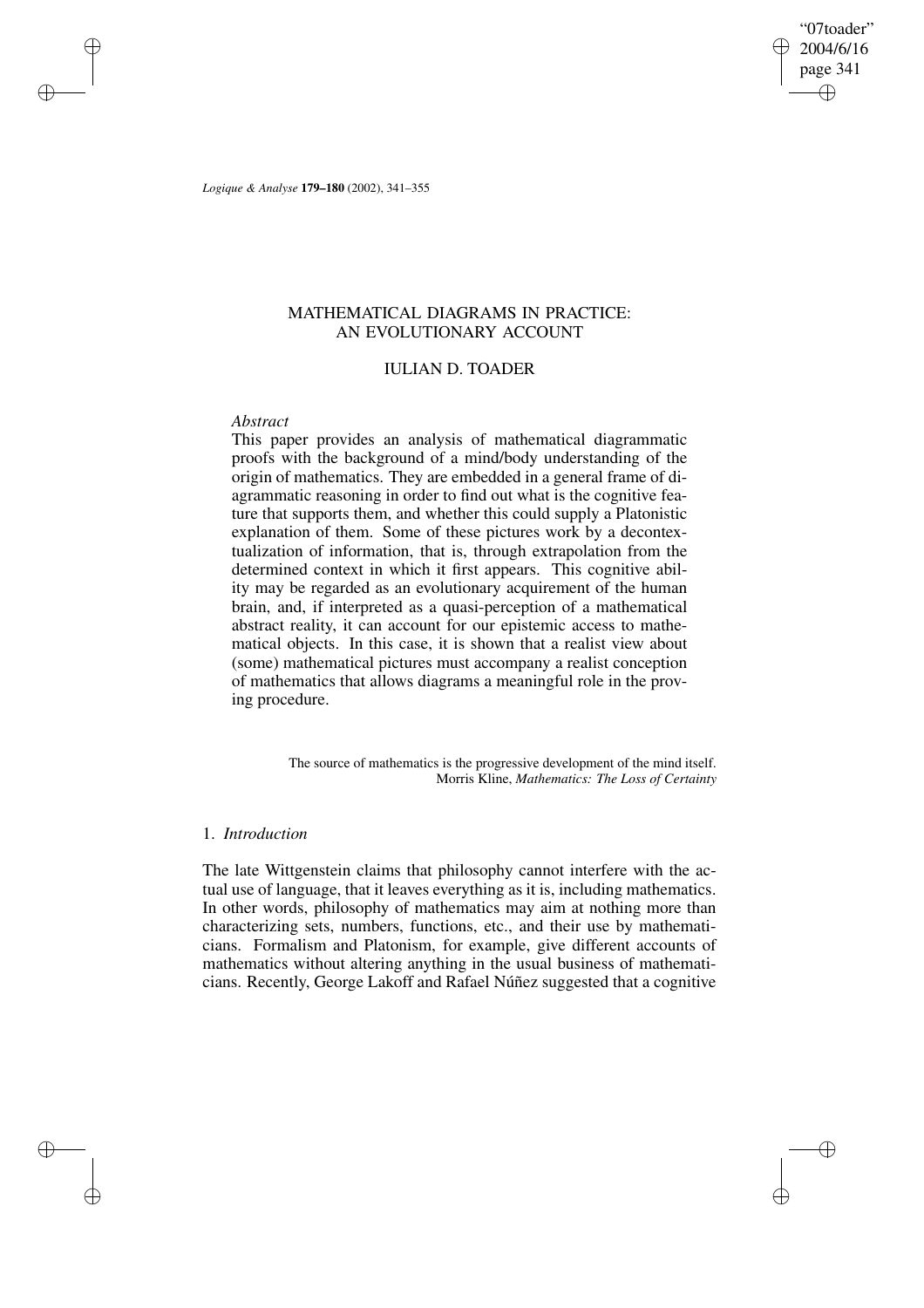"07toader" 2004/6/16 page 342 ✐ ✐

✐

✐

#### 342 IULIAN D. TOADER

approach would definitely change mathematics, and that a precise characterization of what 'mathematical ideas' are would turn the 'mind-free mathematics' of the  $20<sup>th</sup>$  century into a "mind-based mathematics [... which is] a product of the embodied human mind within a physical and social environment" (Lakoff and Núñez 1997, 2000). It is doubtful that their analysis would indeed modify mathematical practice, but perhaps it is less so with respect to the theoretical accounts of the nature of mathematical proof.

In spite of the apparently obvious characteristics of a mathematical proof, its nature is a moot question. Whether it should take exclusively an analytic form, i.e., be represented within a formal system, or a synthetic one, which uses intuitive picturable constructions, it is a matter of mathematical method and practice. I assume here that (at least some of) the mathematical diagrams that are used as synthetic proofs are on a par (in the sense of being reliable) with the analytic proofs. This does not mean that they could or should replace each other, but only that their coexistence is a real fact in mathematical practice.

My concern will be to question whether it is possible to make sense of the mathematical intuition at work in these 'picture-proofs', and to query if this intuition squares with that faculty which the Platonist claims we use when it comes to mathematical truth. Jim Brown considers picture-proofs to be 'windows to Plato's heaven' (Brown 1997, 1999), instruments that help 'the mind's eye' the way telescopes and microscopes aid the head's eyes<sup>1</sup>. In this paper, I intend to explore whether a cognitive approach to such proofs could offer explanatory support to this metaphor. Mathematical diagrams are embedded in a general frame of diagrammatic reasoning in order to find out what is the cognitive feature that supports them. This feature would conjecturally be the same one that allows us to extract information out of activities within our physical environment. Some mathematical picture-proofs work, in my view, by a decontextualization of information (as it is the case with, e.g., infinite series in elementary number theory), i.e., by extrapolating it from the empirical context in which it first appears. If this is so, then a realist conception about mathematics could be based on such cognitive abilities that allow us to decontextualize, and these abilities may be regarded as an evolutionary acquirement of the human brain. In this event, a naturalist (in this cognitivist sense) epistemology of mathematical pictures would support mathematical (Gödelian) Platonism.

<sup>1</sup> Such comparisons between diagrams and optical devices are commonly encountered at least since Frege's *Begriffsschrift*. Cf. Toader, forthcoming.

✐

✐

✐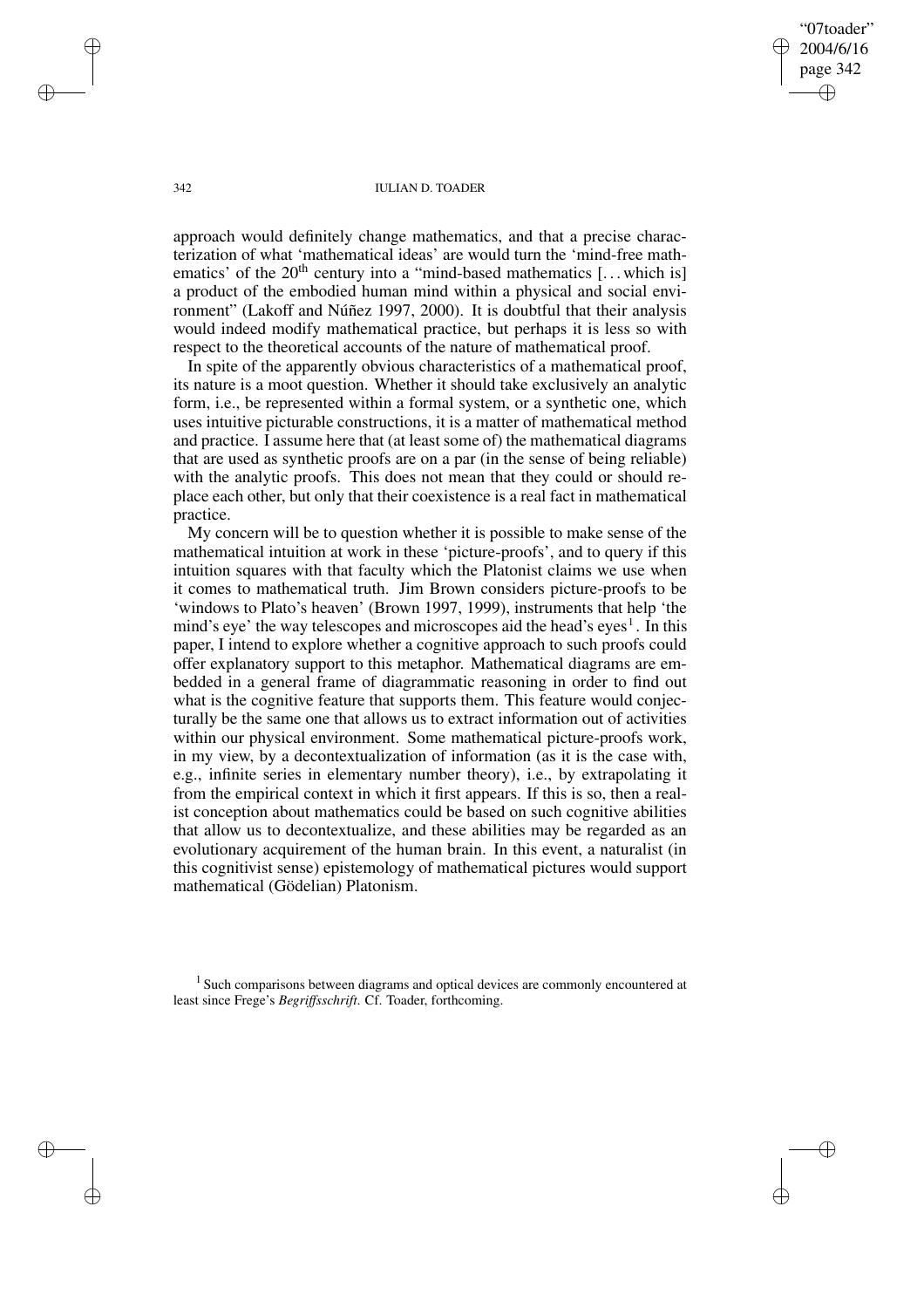✐

# 2. *Two kinds of intuition*

✐

✐

✐

✐

Two major events occurred in mathematics in the  $19<sup>th</sup>$  century: the (re)discovery of non-Euclidean geometries, and the developments known as the arithmetization program. They were thought of as a forceful attack against Euclidean geometry, both as the only possible theory about space and as the only one available framework for analysis. Once arithmetic replaced this framework, some mathematical functions were found to behave in an abnormal manner (in the view of ordinary understanding of continuity as a movement in space and time), and were therefore dubbed 'monsters'. A graphical representation of a function is, in that ordinary view, a one-dimensional object, as it describes the path taken by something that is moving. Beyond this view, one can prove that a continuous function (this time, understanding continuity as the iterative dense attribution of points in the image-domain of the function) which usually defines a curve, can fill a square. More exactly, the function takes real numbers from the interval  $[0, 1]$  and maps them into a conveniently chosen sequence of curves that is found to completely cover a quadrate. It is of course outrageous to intuition (or at least to a kind of it) to find a one-dimensional object to be also a two-dimensional one.



| ı. |
|----|
|    |

Here is Felix Hausdorff's 1914 version of the story (Hausdorff 1965, 369– 71). Consider first a quadrate and its four equal quadrate sections, then its sixteen quadrate sections. Imagine this sectioning as infinite. Thus, each little quadrate diminishes to a point as each of its sides converges to a length equal to zero. Between point-centers of each decreasing quadrate, curves are conveniently drawn (fig. 1a). When quadrates are reduced to their pointcenters, the curve is said to fill the whole surface of the initial large quadrate. Then, "by projecting the quadrate to one of its sides one obtains a motion that describes a straight line whose each point is being reached  $\aleph$  times" *(ibid.*, 372, note 1). If one projects this back onto the quadrate, it appears that Hausdorff conceives of a curve as a motion of a point (mind the arrow in his diagram), which reaches every point position in the quadrate. However, what is the exact meaning of this 'motion'? Can one really move along a path and in this way step on each point of a surface? This question was in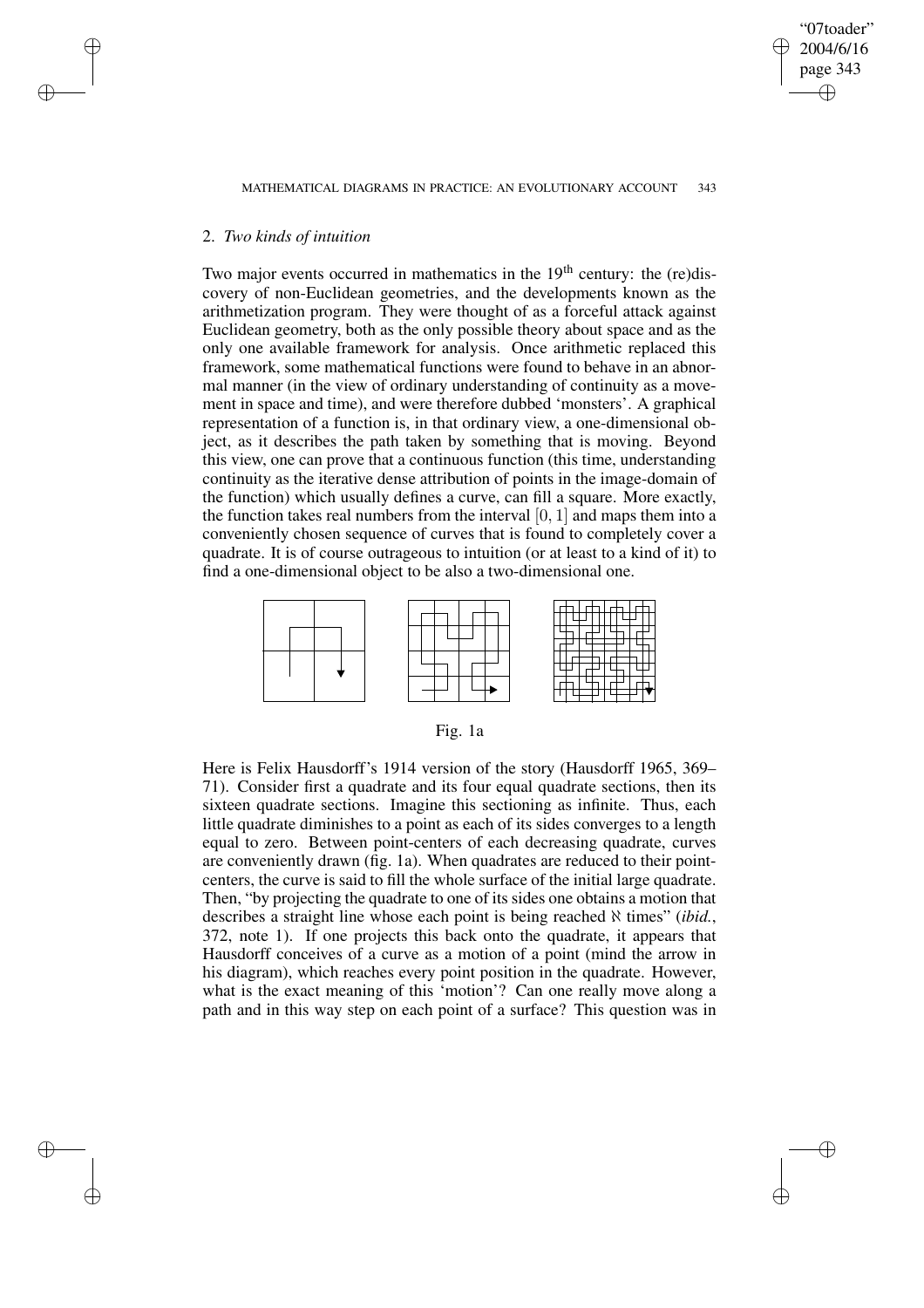## "07toader" 2004/6/16 page 344 ✐ ✐

✐

✐

#### 344 IULIAN D. TOADER

fact separating the concept of continuity from that of motion. The intuition as based on the latter was vanquished.

Thus, for example, in a paper from 1933, "The Crisis of Intuition", Hans Hahn discusses the role played by intuition in the domain of geometry, and attempts to demonstrate how even here, where everybody would recognize the original field of application of intuition, one ought not to trust it, but reject it as a misleading way of approaching true knowledge. Of course, Hahn's voice is only one in the neopositivist chorus against Kantian *a priori* synthetic propositions, and his enemy was now the pure intuitive ground of these. Beside the 'monstrous' function above, he offers also the example of curves that do not admit tangents in any of their points (Hahn 1988, 89), i.e., of continuous functions nowhere differentiable. The diagrams he draws are supposed to validate his point. Thus, take two straight segments and replace each half of them by a correspondent configuration of three segments (fig. 1b). Then each half of the twelve is replaced again by three.



Fig. 1b

By successively doing this, one gets the whole idea. Such curves do exist. Nevertheless, Hahn maintained that this diagram (*Streckenzüge*) constructed by successive approximations, becomes too minute to be directly grasped by intuition, and only logical analysis can rigorously describe it or prove its existence. Weierstrass's analytic proof can count as a legitimate valid proof for the existence of such a curve, the picture cannot do it. This is an old story in the history of mathematics, the story of the war between synthetic and analytic methods. The issue is what should one take as a geometrical proof: diagrams or equations?

The analytic stance of Hahn's logicism, which is in fact a continuation of the arithmetization programs of Bolzano and Weierstrass, is clear enough. Space-filling curves exist, but diagrams cannot help us to prove it. Intuition fails, and logic reveals itself as more far reaching. Nevertheless, it is not a mistaken idea to consider some pictures more telling than others. Some 'proofs without words' seem more graspable or more perspicuous than others. For example, the well-known picture-proofs of Pythagoras theorem are quite convincing. (See figure 2 for one based on Euclid's proof.) If this is so, then where between these and the 'monsters' does intuition begin to fail?

✐

✐

✐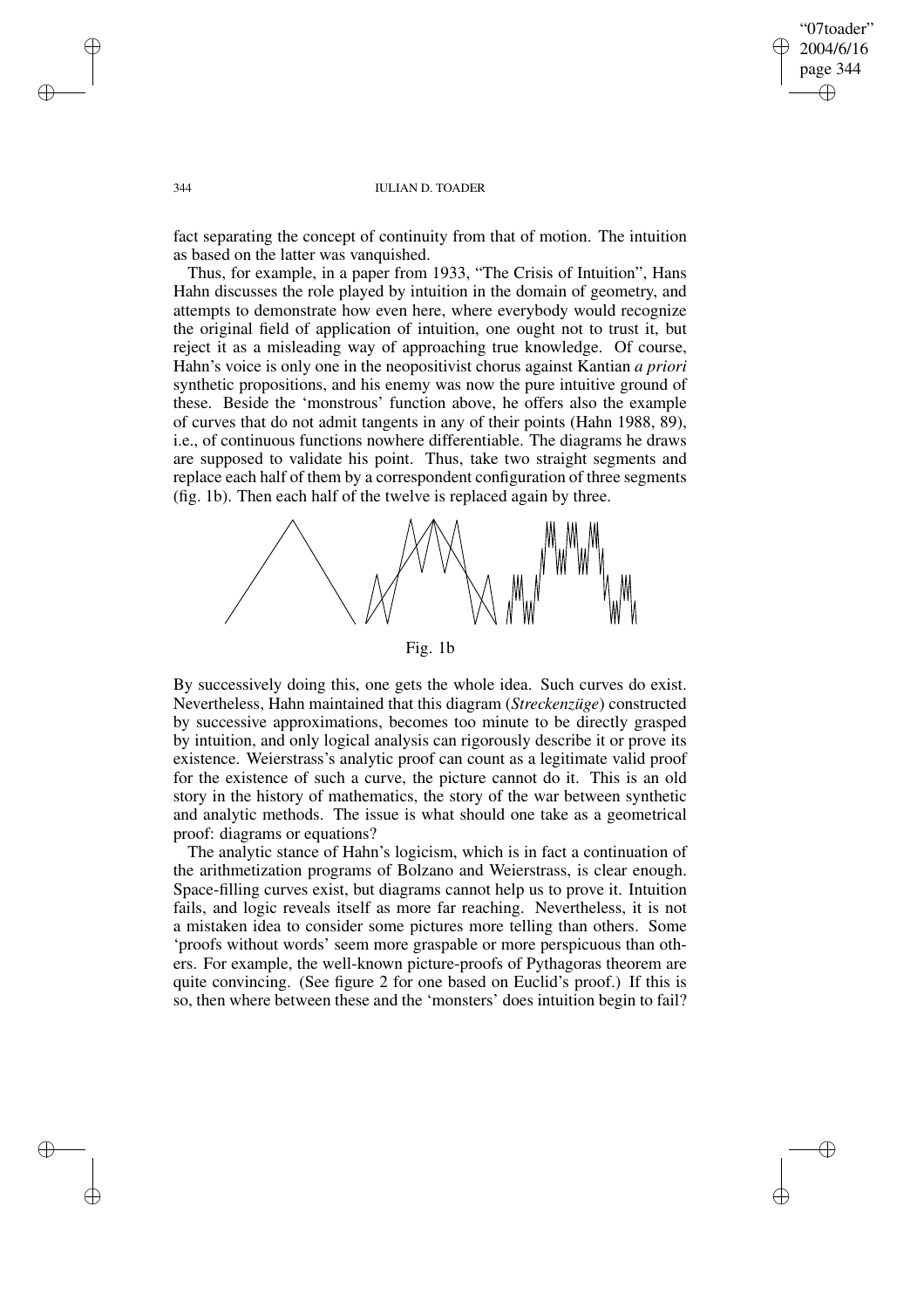"07toader" 2004/6/16 page 345 ✐ ✐

✐

#### MATHEMATICAL DIAGRAMS IN PRACTICE: AN EVOLUTIONARY ACCOUNT 345

I think that the answer reveals an alternative: either the proofs are different in an important sense, or they address two different kinds of intuition.





The second possibility has been discussed by Solomon Feferman (Feferman 2000). He distinguishes between a physical-geometric intuition and a settheoretical one. The former is what is called upon in teaching and doing mathematics, and is indeed the instrument for understanding diagrammatic proofs such as those for the Pythagoras theorem<sup>2</sup>. The latter is an intuition that is no more harassed by 'monsters'; on the contrary, it succeeds in grasping them. A somehow similar point is made by Lakoff and Núñez, and will be dealt with in the next section. The first possibility, the difference between various picture-proofs, is the subject of the fourth section.

## 3. *A cognitive science of mathematics*

✐

✐

✐

✐

The title of this section is the name of the new field of study Lakoff and Núñez said they have brought to light. Its main tenet is to render a 'mindbased mathematics' (as opposed to the 'mind-free mathematics' of the foundational studies) by characterizing primarily 'mathematical ideas' instead of other notions like set, number, etc. This is supposed to radically change

 $2$ This intuition can be cultivated and extended, e.g., to the study of analysis in higher dimensional spaces. This is a claim made also by Reichenbach, in a Helmholtzian note, with respect to the visualizability of non-Euclidean geometries (Reichenbach 1958).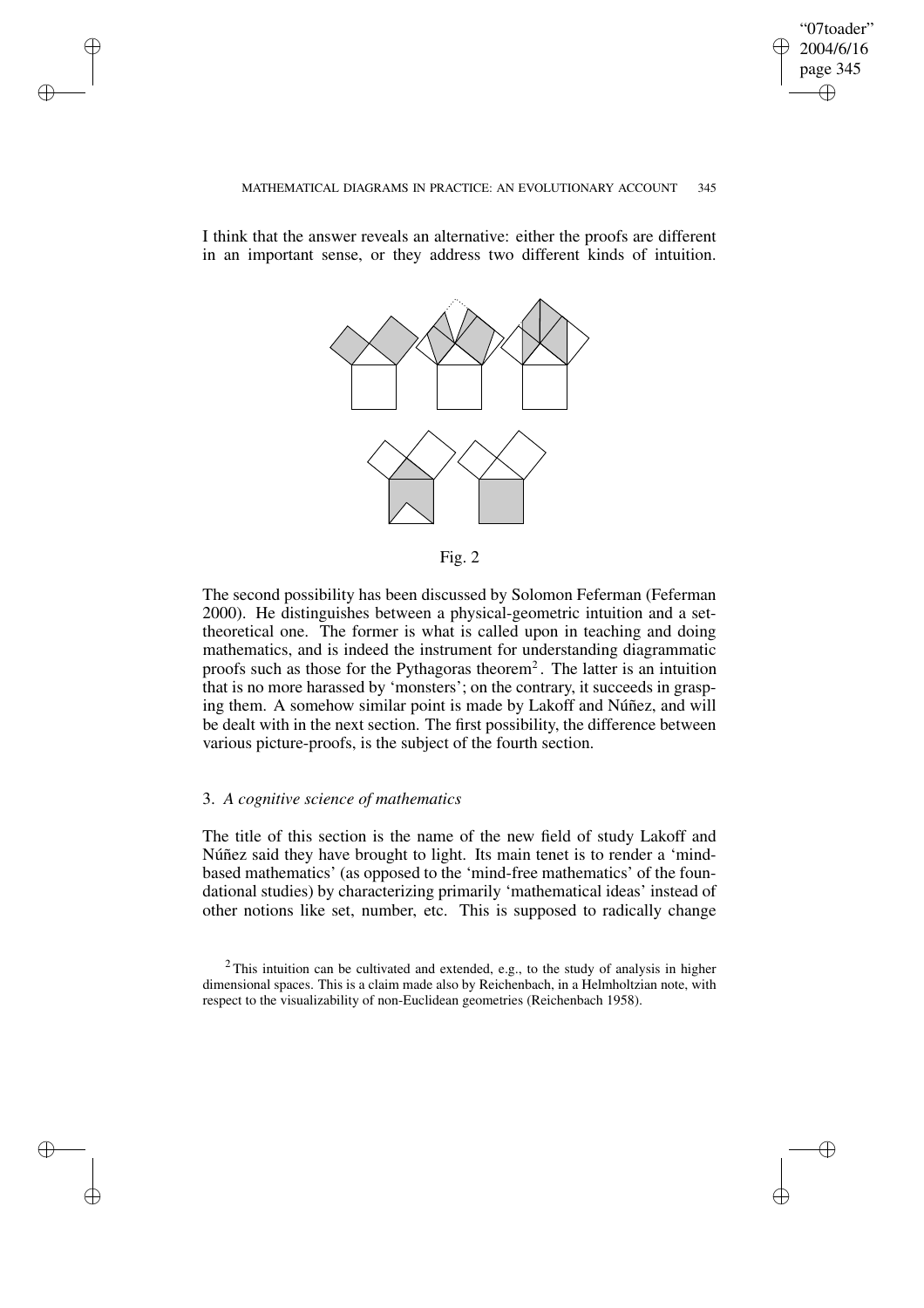"07toader" 2004/6/16 page 346 ✐ ✐

✐

✐

#### 346 IULIAN D. TOADER

mathematics as it is done and taught<sup>3</sup>. The rationale for this approach comes from the disrepute into which formal reason has allegedly fallen, and the progress cognitive sciences have reached lately. In fact, one attempts to overcome the old dichotomy between the *context of discovery* and the *context of justification* into a new *context of development* (Nersessian 1995). That is, it is claimed, a mathematical (or scientific) problem requires, nowadays, no more answers (only) in formal chains of logical inferences. What is required is to trace how one is reaching problems and solutions, more exactly, how human brains within bodies in a certain physical and social environment attempt to obtain objective solutions. Thus, the cognitive approach identifies mathematical proofs not with sequences of symbols, but with psychological entities, i.e., ideas.

Lakoff and Núñez maintain that mathematics has a metaphorical structure: metaphors are conceptual mappings, which projects a domain into another domain in a structure-preserving fashion. They warn though that these terms are not taken from formal mathematics, but from cognitive linguistics. Within this framework they analyze the language of mathematics, and show that it is full of metonymies and metaphors. Still, these are not matters of language, but matters of thought. Basic for understanding (elementary) mathematics is the notion of the mathematical agent that collects, travels, or constructs<sup>4</sup>. All these activities come forth by studying the language of mathematics, and unveil mathematics as grounded "in our sensorimotor functioning in the world, in our very bodily experiences". For instance, the arithmetical result '7 + 5 = 12' can be read as '12 is 5 *more* than 7', or as 'If you put 7 and 5 together, it *makes* 12'. The first reading shows that numbers are collections of physical objects, and that addition is putting collections together with other collections to form larger collections. The second reading suggests that the result of an arithmetic operation is a constructed object. But there is also the metaphor of 'arithmetic as motion', where addition means taking steps along a path a given distance, for example, from the location of 7 to the location of 12.

Now, how can diagrammatic proofs be understood on these cognitive foundations? As long as curves are interpreted as paths upon which a traveler is moving, it is clear that the capacity required to understand what a diagram displays is the physical-geometric intuition, i.e., the one based on motion. A

<sup>3</sup>This is actually no new stuff. Contemporaneous accounts of mathematics that stress the importance of ideas in real mathematical practice are as old as (Hersh 1979), and the consideration of mathematical change could be traced back on an empiricist line of thought to (Kitcher 1983).

<sup>4</sup> The notion of an ideal agent who is collecting and ordering physical objects accessible to perception is again primarily found in (Kitcher 1983).

✐

✐

✐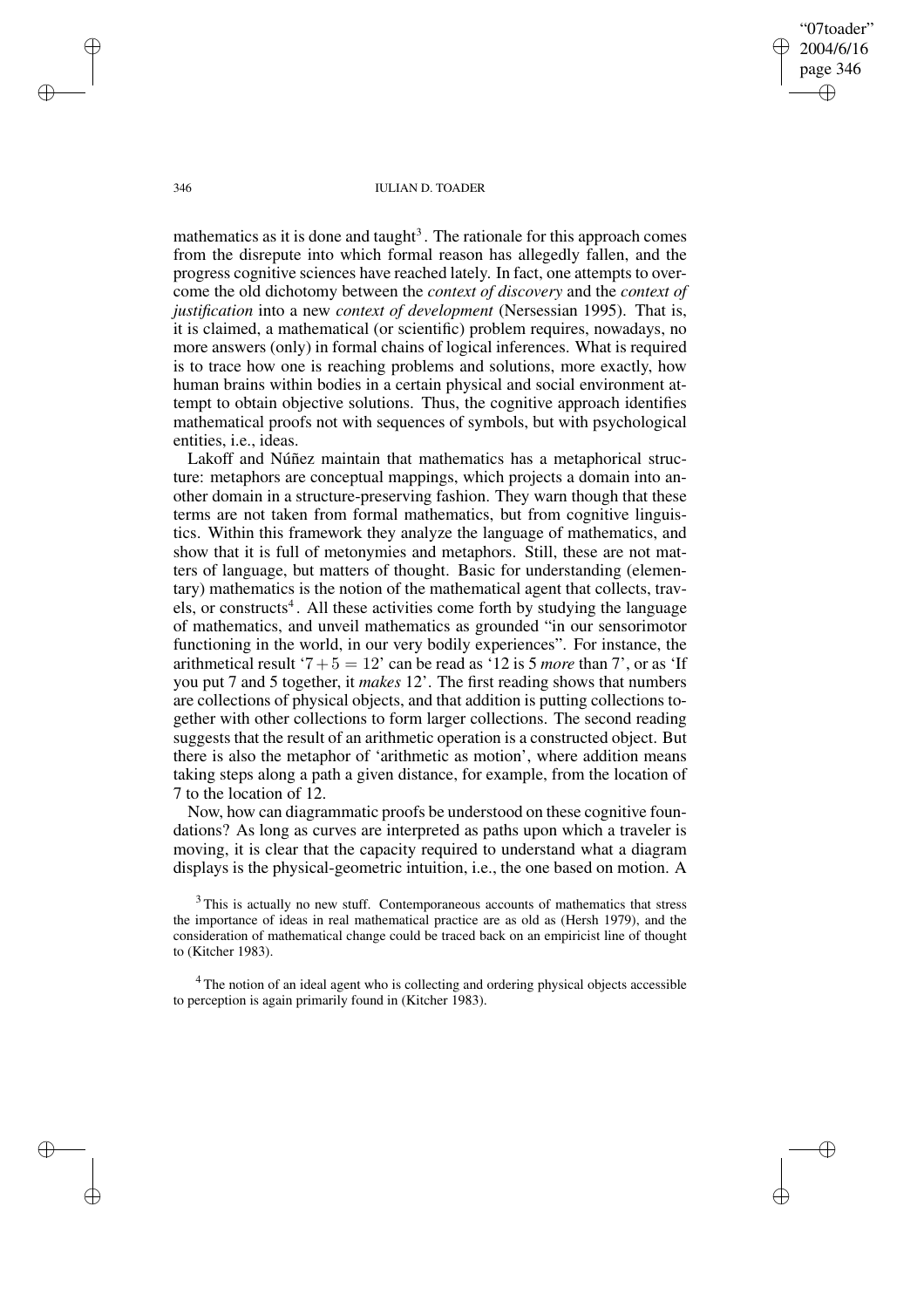✐

#### MATHEMATICAL DIAGRAMS IN PRACTICE: AN EVOLUTIONARY ACCOUNT 347

picture-proof of Pythagoras theorem is a succession of moving, cutting, displacing, and rearranging (see above fig. 2). By inspecting how we describe the picture, all these activities are revealed. However, we are getting the truth from the diagram without using any word. If this is so, then for a cognitive analysis to say something meaningful about mathematical diagrams and the way they are used in mathematical practice, mental imagery would seem, I think, more appropriate than cognitive linguistics. Moreover, as it turned out, imagery is not epiphenomenal in diagrammatic reasoning: "[S]ubjects manipulate their images of the diagrams in order to reach their conclusions. If the diagrams were translated into an underlying propositional representation, there would be no way to explain the improved performance when diagrams were presented" (Bauer and Johnson-Laird 1993).

The cognitive analysis of mathematical propositions reveals, according to Lakoff and Núñez, the main metaphor of the arithmetization program in the 19<sup>th</sup> century: a curve is a metaphorically constructed set of points. Hence, a space-filling curve is no more aiming at rejecting our geometrical intuition (as Hahn would have it), it simply does not address the 'kinematic' kind of intuition. Such a curve is a sequence of sets of points, and the quadrate is also a set of points, so the continuous function maps points onto points. Motion is definitely out. However, such an approach only makes the distinction between different sorts of intuition. It does not really explain how we reach the truth through a 'monstrous' mathematical diagram.

#### 4. *Diagrammatic proofs, and motion*

✐

✐

✐

✐

Various geometrical and topological subjects are said to require 'flexibility of mind' (Sato 1999). Beyond the metaphor, what does this requirement really consist in? What does it mean to have a flexible mind? To pick out a solution, which involves some image manipulations, seems unavailable to a non-flexible (or maybe just untrained) mind. The training enhances the ability to simulate mentally some succession of events. Thought experiments (at least some of them) have indeed a diagrammatic appearance. Solving a problem of geometry without using pencil and paper, or getting the solution before any auxiliary construction is actually drawn, looks like experimenting. A picture-proof of the Pythagoras theorem is such an experiment, a surrogate for, e.g., cutting the paper and rearranging it. However, in the case of 'monsters' something different is going on. There, the same event (e.g., the replacement of one segment by three segments suitably chosen, as above in fig. 1b) should be repeated infinitely. A similar trick is displayed (fig. 3) in some picture-proofs in elementary number theory (Nelsen 1993). Some instances of the picture along the proving procedure are similar to real situations, i.e., these instances can be drawn on paper. The sequence of these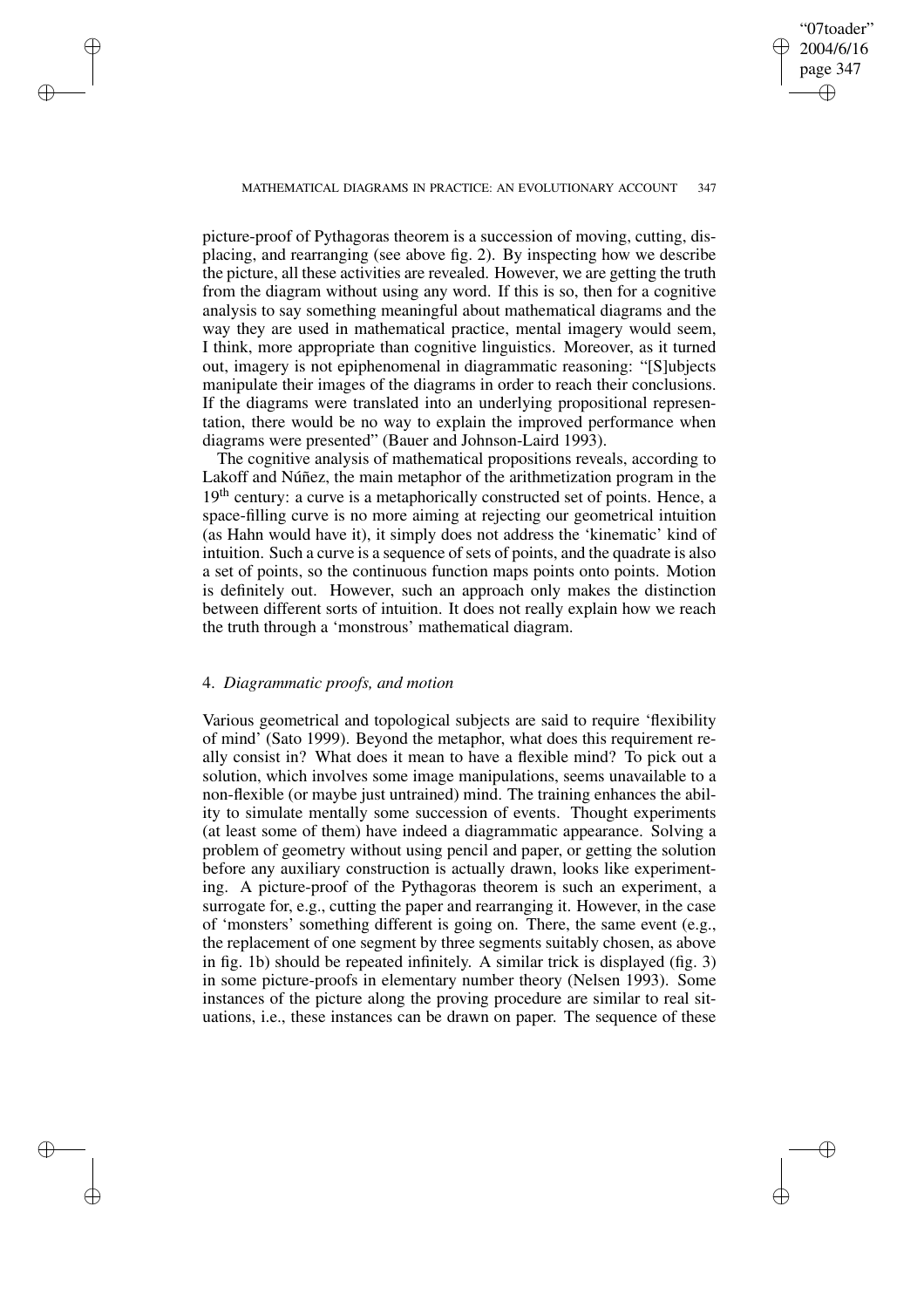"07toader" 2004/6/16 page 348 ✐ ✐

✐

✐

#### 348 IULIAN D. TOADER

instances is though infinite, and the infinite case cannot of course be drawn. Nevertheless, a few instances are enough to suggest the solution. We can conclude the truth from them. The problem is: how can we make such 'inferences'? What cognitive mechanisms allow us to develop and trust proofs like this? To answer in terms of set-theoretical intuition, or infinite reiteration intuition (Poincaré), is not getting too far. Behind the notion of intuition, the real nature of informal mathematical reasoning could be eventually uncovered.



I propose to inspect the general case of diagrammatic and qualitative reasoning, in order to tentatively find some answers valid also for the mathematical reasoning. So, consider first a complex of interlocked gears (fig. 4), an example often used in motion prediction. The direction of motion for one gear is given, the other should be predicted. This seems to be extremely simple for us to solve directly by 'reading' the picture, and somehow more complicated when one comes to do it formally in a computational fashion. It is natural to think that we use here our physical-geometrical intuition, which comes down to our trained ability to extract information from motions within our physical environment. Consider now a complex of infinitely many interlocked gears. Of course, we can draw only some, and when given the motion of one of them we predict the others. If suitably arranged, we are sure motion is predictable for every gear. The concept of the infinite involved here is Shaughan Lavine's one. It represents an "extrapolation from daily experience of *indefinitely large size*" (Lavine 1994, 247). In other words, in order to be able to consider an infinite gear system, one has to start with the one in figure 4, and then one has to keep adding gears until the whole complex becomes too large to be drawn in a specific context (i.e. within a time interval, or by someone, etc.). In the same manner, the configuration of the number-theoretical picture-proof is predictable for any value of  $n$ .

✐

✐

✐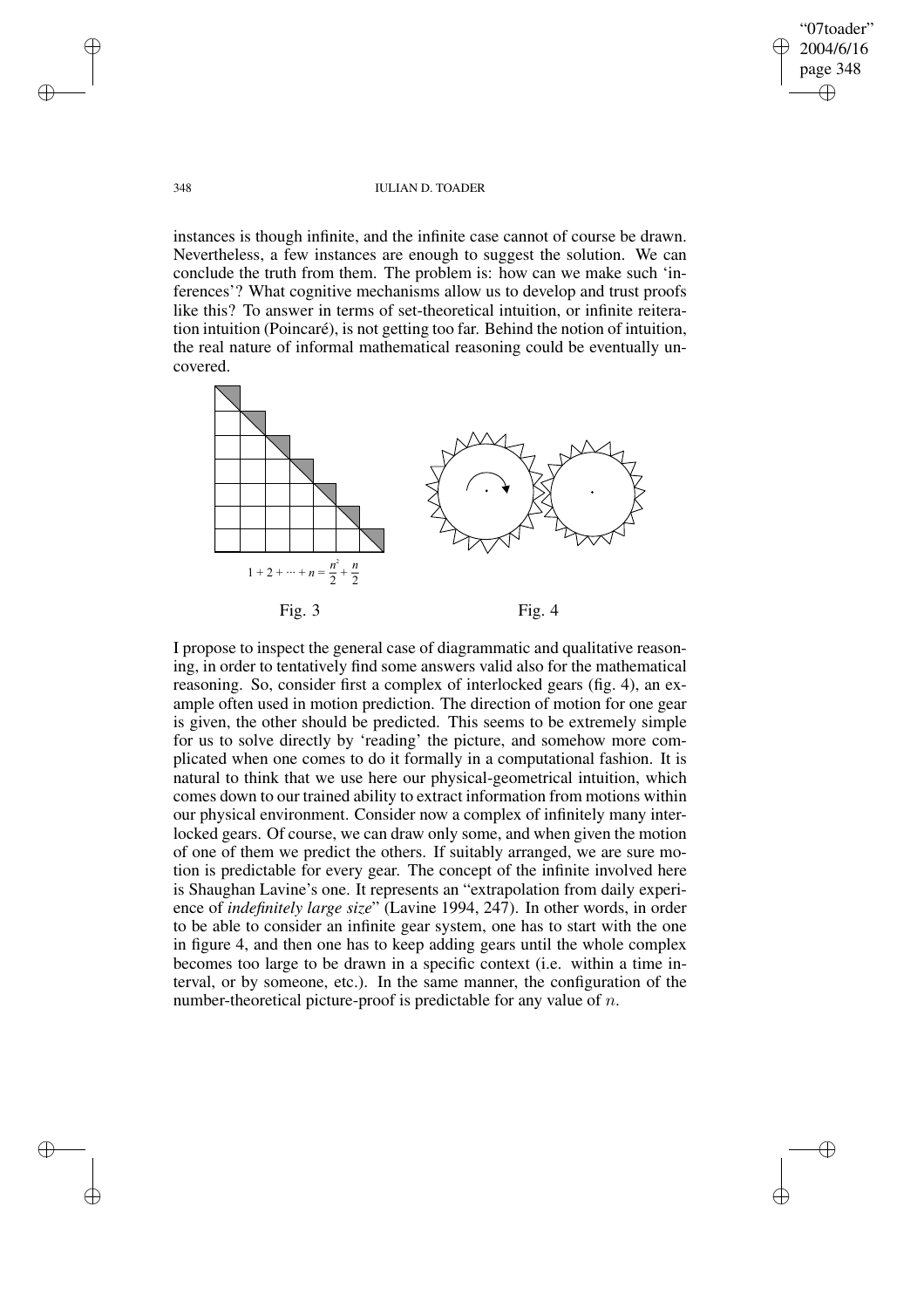"07toader" 2004/6/16 page 349 ✐ ✐

✐

✐

#### MATHEMATICAL DIAGRAMS IN PRACTICE: AN EVOLUTIONARY ACCOUNT 349

Let us consider the diagram of the above infinite series drawn like in figure 5. What does our picture really say? One could keep adding columns to the left,

✐

✐

✐

✐



Fig. 5

they will always fit between the two lines, even when this happens outside any determined context. The fact that our construction holds for any value of n can be considered a generalization of the empirically contextualized facts. Another possibility is to see it as a diagrammatic version of mathematical induction<sup>5</sup>.

The self-evidence of mathematical induction is based on properties of our mind, Henri Poincaré said nearly a century ago. What could these be? As a principle, induction can be evidently true or 'intrinsically plausible' (Parsons 2000) only on rational grounds, as it involves the concept of number. It is a matter of debate whether a perception-like attitude *à la* Gödel toward mathematical concepts and objects accompanies these grounds. What is relevant to my purpose here is whether this intentional attitude has anything to do with the intuition involved in getting the truth out of a diagram. But this is a problem deferred to section 5.

Now, it is interesting to see whether the kind of inference apparent in the above case of gear reasoning could be appropriate for the mathematical case. When two interlocked gears are presented to us, and the 'premises' indicate the motion of one of them, then the 'conclusion' (i.e., the other's motion) can be inferred. This seems similar to the proof of Pythagoras theorem, in

<sup>5</sup> Yet another is to think of this diagrammatic proof as a visual abductive inference, but this involves an elaborated analysis of abduction that cannot be done here.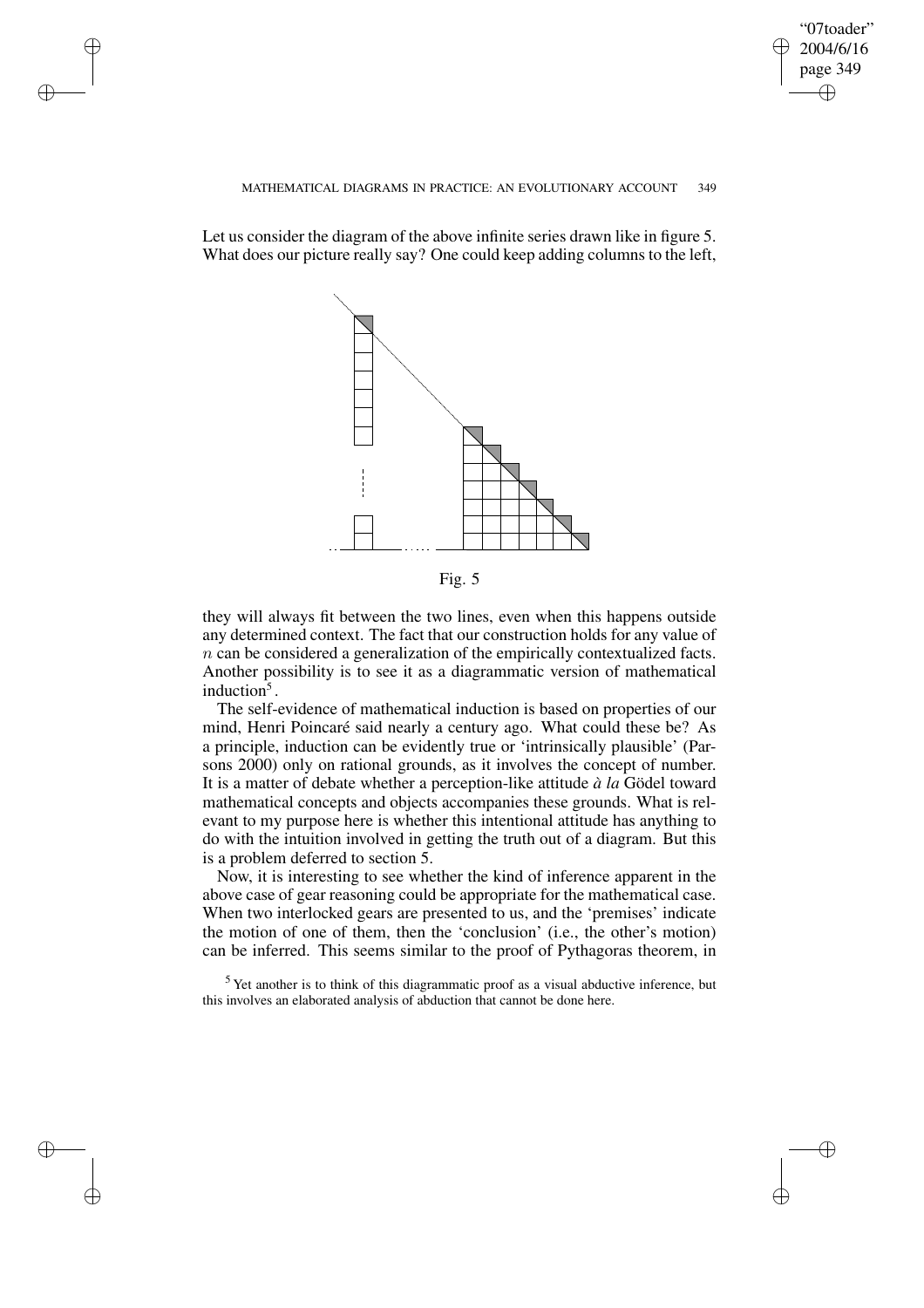"07toader" 2004/6/16 page 350 ✐ ✐

✐

✐

#### 350 IULIAN D. TOADER

the following sense: we have to perform the appropriate thought experiment guided by our physical-geometric intuition. Thus, it is possible that diagrammatic reasoning be informative also in the other, 'monstrous', case, where the iteration of some event must proceed infinitely. The kind of 'inference' present in such proofs is a special one, as long as one does not need to keep drawing forever in order to believe that the proof is valid. Nevertheless, what is implicit in the 'premises' as they appear in the picture is made somehow explicit. For all that, the *entire* proof is not surveyable. But one condition for a proof to be a proof at all is its perspicuousness or surveyability (Wittgenstein 1978, 143). What does entitle us, then, to assert the 'conclusion'? In the ideal infinite gear-system, the motion of any gear irrespective of its position can be predicted. The  $n^{\text{th}}$  gear (when  $n \to \infty$ ) is not drawn on paper, but we could in principle say how it moves. The transmission of motion is the rule of the system. The column at infinity in the number-theoretical proof is also never drawn. In spite of this, we are sure the diagram preserves the similarity with any picturable case, because the homomorphism between different successive instances, on one side, and between them and an empirical externally perceived construction, on the other side, rules our construction of the picture. Recall the space-filling curve and its diagrammatic representation. The set theoretical intuition helped us see the space as if compounded out of points. The construction rule was then 'dividing the squares and suitably connecting their centers'. Irrespective of the existence or nonexistence of a Gödelian intuition, what happens here stems from empirically based exercises of imagination, as for example shrinking of objects (while moving away from them) or repeatedly cutting them to smaller and smaller pieces. My contention is that drawing picture-proofs (including 'monstrous' ones) is an ability derived from experience, and that each of them is tied to its empirical origins and shown to illustrate a human activity within the physical environment<sup>6</sup>. The question is: can this very ability support our quasi-perception of a Platonistic mathematical reality?

### 5. *Picture-proofs and Platonism*

In this section I want to discuss in more detail Jim Brown's contention that (at least some) picture-proofs are 'windows to Plato's heaven', i.e., instruments which help the 'mind's eye' to grasp the mathematical reality the way

<sup>6</sup> The general human experience is seen by Saunders MacLane as the origin of mathematics (MacLane 1981).

✐

✐

✐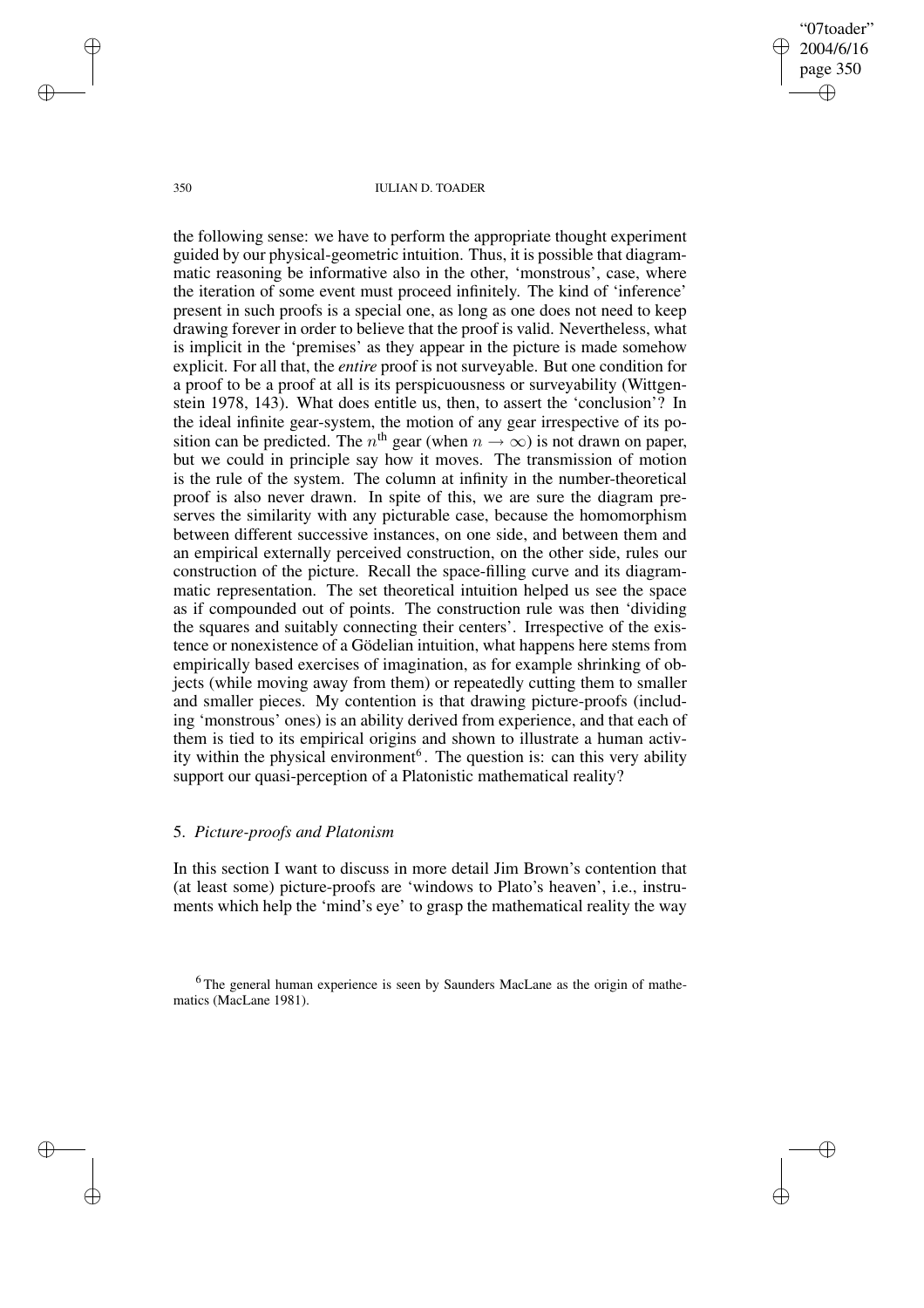✐

✐

✐

✐

✐

telescopes and microscopes aid the head's eyes to access the physical reality. Any diagram is at first of course visually perceived, and the problem is: "How does visual perception of ink on paper allow the mind's eye to access a certain truth about Platonic objects?" (Hofweber 2001, 415). Brown's claim presupposes, according to Thomas Hofweber, that the sense which perceives the picture/window perceives further, through the window, into Plato's heaven. This would assume a 'miraculous connection' between the body's eyes and the 'mind's eye', which assumption would undermine Brown's contention.

It is true that while microscopes augment visual perception, a diagram changes it, turns it into something else. And Brown readily concedes this: diagrams allow a 'metaphorical seeing', similar to the perception of what a painting could symbolize (Brown 1999, 40). If this is the case, then mathematical pictures supply a great argument for a realist conception of mathematics, but, as Brown thinks, not a realist view of pictures (*ibid.*, 39). I will address next the problem of this 'miraculous connection'.

Let's recall the main tenet of the cognitive science of mathematics discussed in section 3: "mathematics is ultimately grounded in the human body, the human brain, and in everyday human experience, [. . .] our mathematical conceptual system, like the rest of our conceptual systems, is grounded in our sensorimotor functioning in the world, in our very bodily experiences". This is an evolutionary point of view on mathematics, and is best expressed in a recent book by Stanislav Dehaene:

Every single thought we entertain, every calculation we perform, results from the activation of specialized neuronal circuits implanted in our cerebral cortex. Our abstract mathematical constructions originate in the coherent activity of our cerebral circuits and of the millions of other brains preceding us that helped shape and select our current mathematical tools. [. . .] The slow cultural evolution of mathematical concepts is a product of a very special biological organ, the brain, that itself represents the outcome of an even slower biological evolution governed by the principles of natural selection. The same selective pressures that have shaped the delicate mechanisms of the eye, the profile of hummingbird's wing, or the minuscule robotics of the ant have also shaped the human brain. From year to year, species after species, ever more specialized mental organs have blossomed within the brain to better process the enormous flux of sensory information received, and to adapt the organism's reactions to a competitive or even hostile environment. (Dehaene 1997, 4)

If the ability to use diagrams (as any other mathematical device) is based upon some activities within the physical environment, as I maintained above,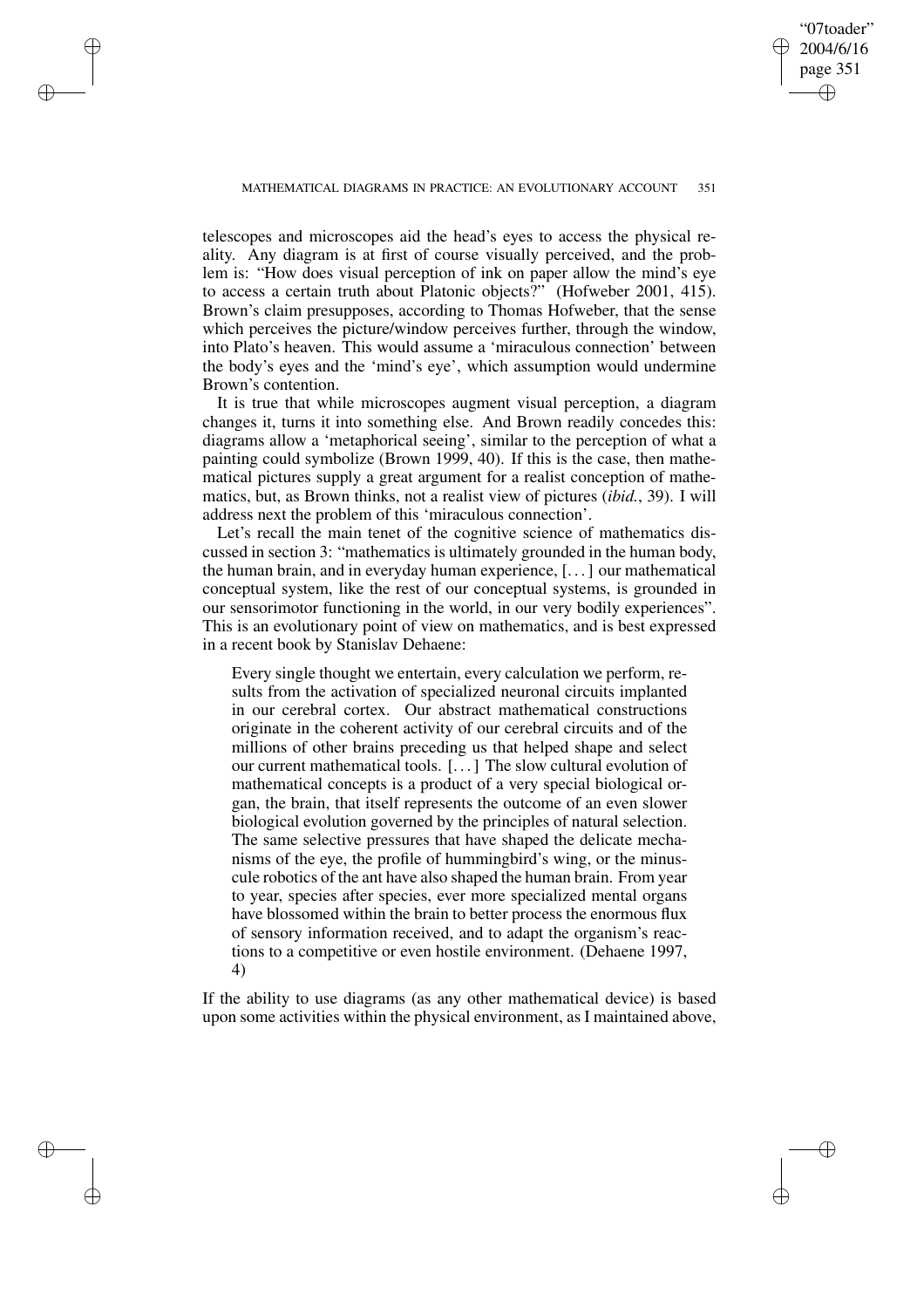"07toader" 2004/6/16 page 352 ✐ ✐

✐

✐

#### 352 IULIAN D. TOADER

and if diagrams are indeed like instruments, let's venture to say that they were primarily used as any other tool is used: to help us function adequately within a competitive environment. All activities of our ancestors were presumably performed within a determined context, i.e., they were made by some of them, within some time interval, in some place. Hunting or military campaigning, for example, were actions within a context. Geometrical diagrams appeared when people were involved in measuring the land. Let's imagine this as a competition: the best 'measurers' were gathered on a field to make a square surface equal to two other square surfaces taken together. Those who failed met the gallows. The contest repeated many times until one of them (let's call him Pythagoras) succeeded. Then they were asked to calculate the total sum of all objects that exist. Unaware of the arbitrariness of this task they began to count and add objects around, and were hanged. One day an escaped Egyptian slave, who worked all his life building pyramids, came to compete. Facing the weird task, he remembers the profile of the pyramids in his own country and draws it. He puts brick after brick up until he realizes that it's hopeless (he knew that nobody can build a pyramid alone, and drawing it seemed like building it up). He brings forth the unfinished drawing (let's say it was like in figure 3) and says: *I have drawn only some of the objects, in order for you to see them all. If I had drawn them all, you could not have seen them.*

Beyond this allegory, we can find an explanation for the miraculous connection between the visual perception of a diagram and the quasi-perception *through* a diagram, which owes much to Shaughan Lavine's understanding of the infinite as an 'extrapolation from daily experience of *indefinitely large size*'. The ability to decontextualize the informational content of such a picture could be regarded as an evolutionary development of human brain. The power to see it beyond the way it looks when drawn by someone, in a time interval, on paper, etc., explains, in my opinion, how diagrams can be conceived of as 'windows' to a mathematical reality outside any empirical context. But if this cognitive ability is interpreted as a quasi-perception of abstract mathematical objects, in order to support Platonism, then diagrams themselves (i.e., the 'monstrous' ones) must be among these abstract objects. This is analogous to the perception of physical objects, where from the fact that we receive data from the front side of an object, we can infer the existence of the back side of it. What can be drawn on paper is the 'front side' of

✐

✐

✐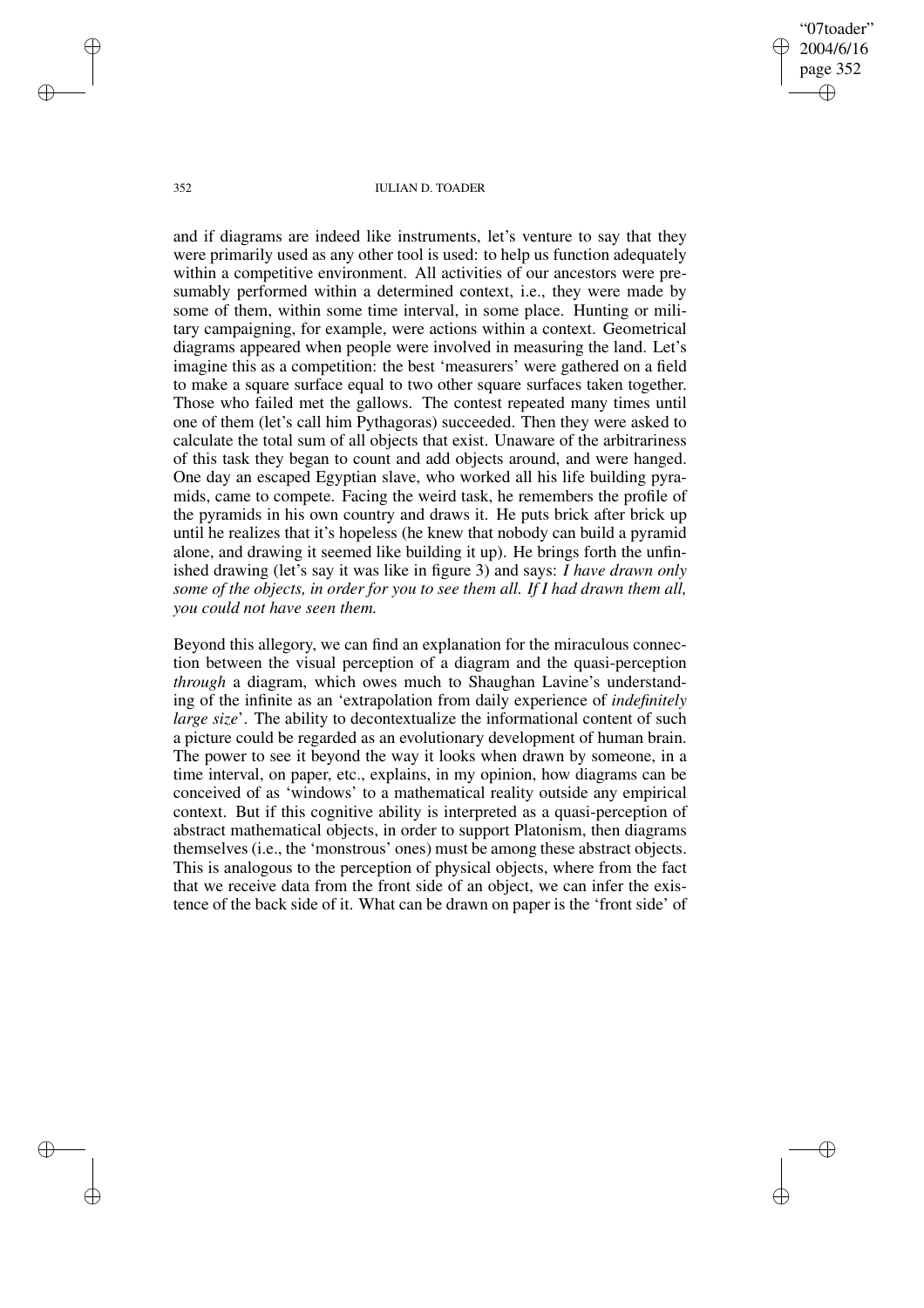✐

a mathematical 'monstrous' diagram<sup>7</sup>. Therefore, realism about (some) pictures should accompany the realism about mathematics which conceives of them as 'windows'. Thus, beside numbers, sets, or functions, Plato's heaven should contain also mathematical diagrams.

#### 6. *Conclusion*

✐

✐

✐

✐

Understanding the role played by motion in some kind of inferences seems to me the most worthy advantage of studying mathematical picture-proofs as special cases of diagrammatic reasoning. It is thus found that one puts into a picture what one has learned to take out of experience. In this paper, I tried to argue that an evolutionary account of mathematical diagrams could support a Platonistic explanation of their efficacy. My conjecture was that the cognitive mechanisms that allow us to construct and 'read' mathematical diagrams are those that permit us to extract information out of activities within our physical environment. In the case of some 'monstrous' diagrams, which presuppose the infinite reiteration of some constructive steps, our acquired cognitive ability to project the diagram into a decontextualized medium could serve as an explanation of our epistemic access to the mathematical reality. However, contrary to what is believed, this conjoins with a realist conception of these mathematical diagrams.

### ACKNOWLEDGEMENTS

I am indebted to Mark Colyvan, Henry Kyburg, Gabriel Uzquiano, and Gereon Wolters for comments on earlier drafts. When I took their advice, improvements have been made, when I did not, I should certainly have. A version of this paper has been read in April 2002 at the *Philosophy of Science International Conference*, Inter-University Center, Dubrovnik. I am grateful to Jim Brown and Ilie Pârvu for making this possible, and for their helpful suggestions. I also thank the organizers of the 2002 International Conference on the Philosophy of Mathematics *Perspectives on Mathematical Practices*,

 $7$ This analogy was presented by Penelope Maddy as an argument for the existence of naturalized-platonist sets as 'back sides' of physical aggregates, and rejected by Mark Balaguer on the account that the 'front side' and the 'back side' are not, in this case, parts of the same object (Balaguer 1998, 34).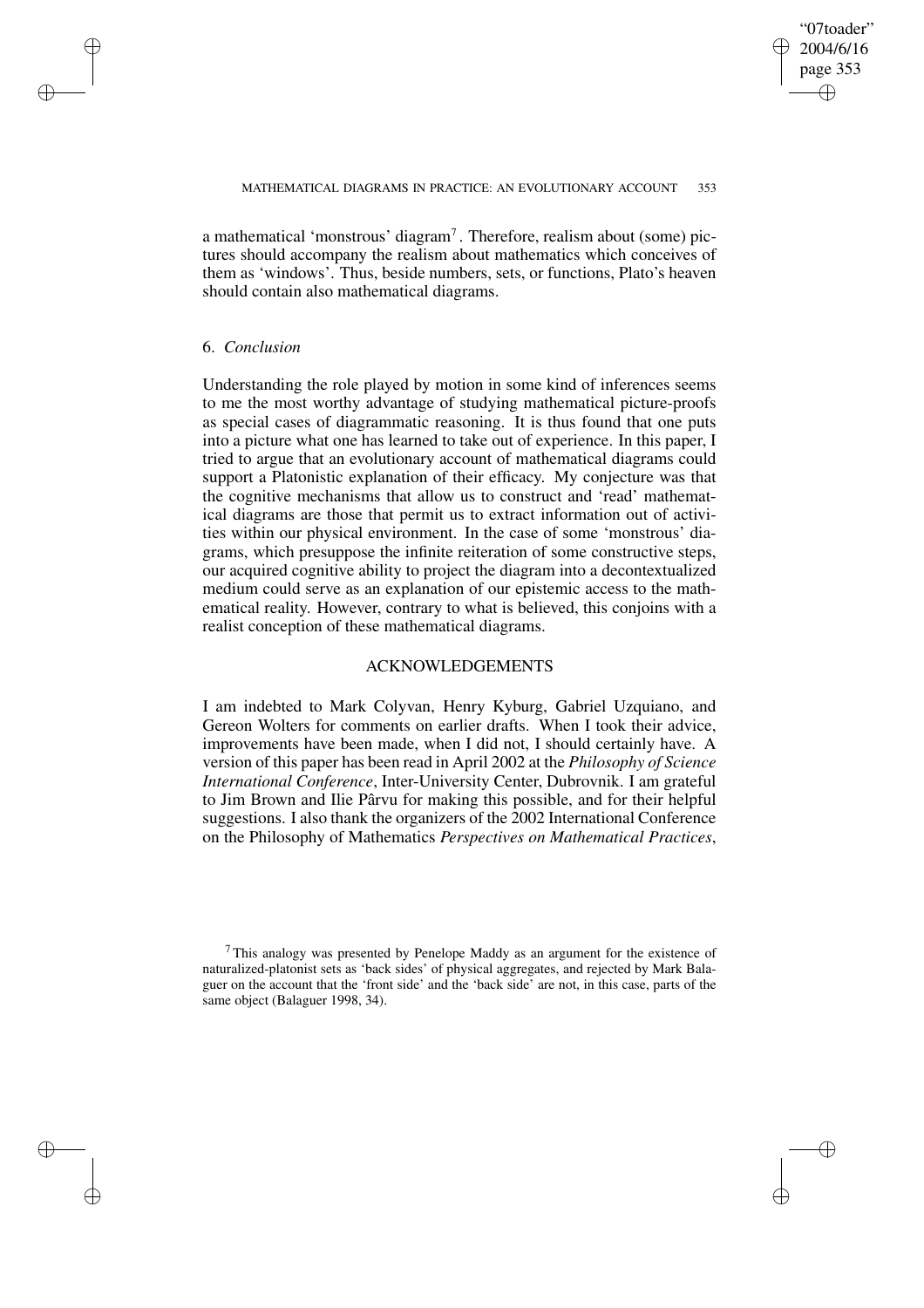## "07toader" 2004/6/16 page 354 ✐ ✐

✐

✐

#### 354 IULIAN D. TOADER

Brussels University (VUB), and the referees for these Proceedings, for their decision to publish my paper.

> University of Bucharest, Department of Philosophy E-mail: toader@fil.unibuc.ro

# **REFERENCES**

- Balaguer, M. (1998) *Platonism and Anti-Platonism in Mathematics*, Oxford University Press, New York and Oxford.
- Bauer, M. I. and Johnson-Laird, P. N. (1993) 'How diagrams can improve reasoning', *Psychological Science*, vol. 4, no. 6, 372–378.
- Brown, J. R. (1997) 'Proofs and Pictures', *Brit. J. Phil. Sci.*, 48, 161–80.
- Brown, J. R. (1999) *Philosophy of Mathematics. An Introduction to the World of Proofs and Pictures*, Routledge, London and New York.
- Dehaene, S. (1997) *The Number Sense. How the Mind Creates Mathematics*, Penguin Press.
- Feferman, S. (2000) 'Mathematical Intuition vs. Mathematical Monsters', *Synthese*, 317–332.
- Gödel, K. (1983) 'What is Cantor's Continuum Problem?', in P. Benacerraf and H. Putnam (eds.) *Philosophy of Mathematics*, Cambridge Univ. Press, 470–485.
- Hahn, H. (1933) 'Die Krise der Anschauung', in his *Empirismus, Logik, Mathematik*, Suhrkamp, Frankfurt, ed. by B. McGuiness, 1988.
- Hausdorff, F. (1965) *Grundzüge der Mengenlehre*, Chelsea, New York.
- Hersh, R. (1979) 'Some Proposals for Reviving the Philosophy of Mathematics', in Thomas Tymoczko (ed.) *New directions in the Philosophy of Mathematics*, Boston, Birkhäuser, 1985, 9–28.
- Hofweber, Th. (2001) 'Review of Brown (1999)', *Brit. J. Phil. Sci.*, 52, 413– 416.
- Kitcher, P. (1983) *The Nature of Mathematical Knowledge*, Oxford University Press, Oxford.
- Lakoff, G. and Núñez, R. E. (1997) 'The Metaphorical Structure of Mathematics: Sketching Out Cognitive Foundations for a Mind-Based Mathematics', in Lyn D. English (ed.) *Mathematical Reasoning. Analogies, Metaphors, and Images*, Lawrence Erlbaum Associates, New Jersey, 21–89.
- Lakoff, G. and Núñez, R. E. (2000) *Where Mathematics come from. How the Embodied Mind Brings Mathematics into Being*, Basic Books.
- Lavine, S. (1994) *Understanding the Infinite*, Harvard Univ. Press, Cambridge (Mass.)/London (England).

✐

✐

✐